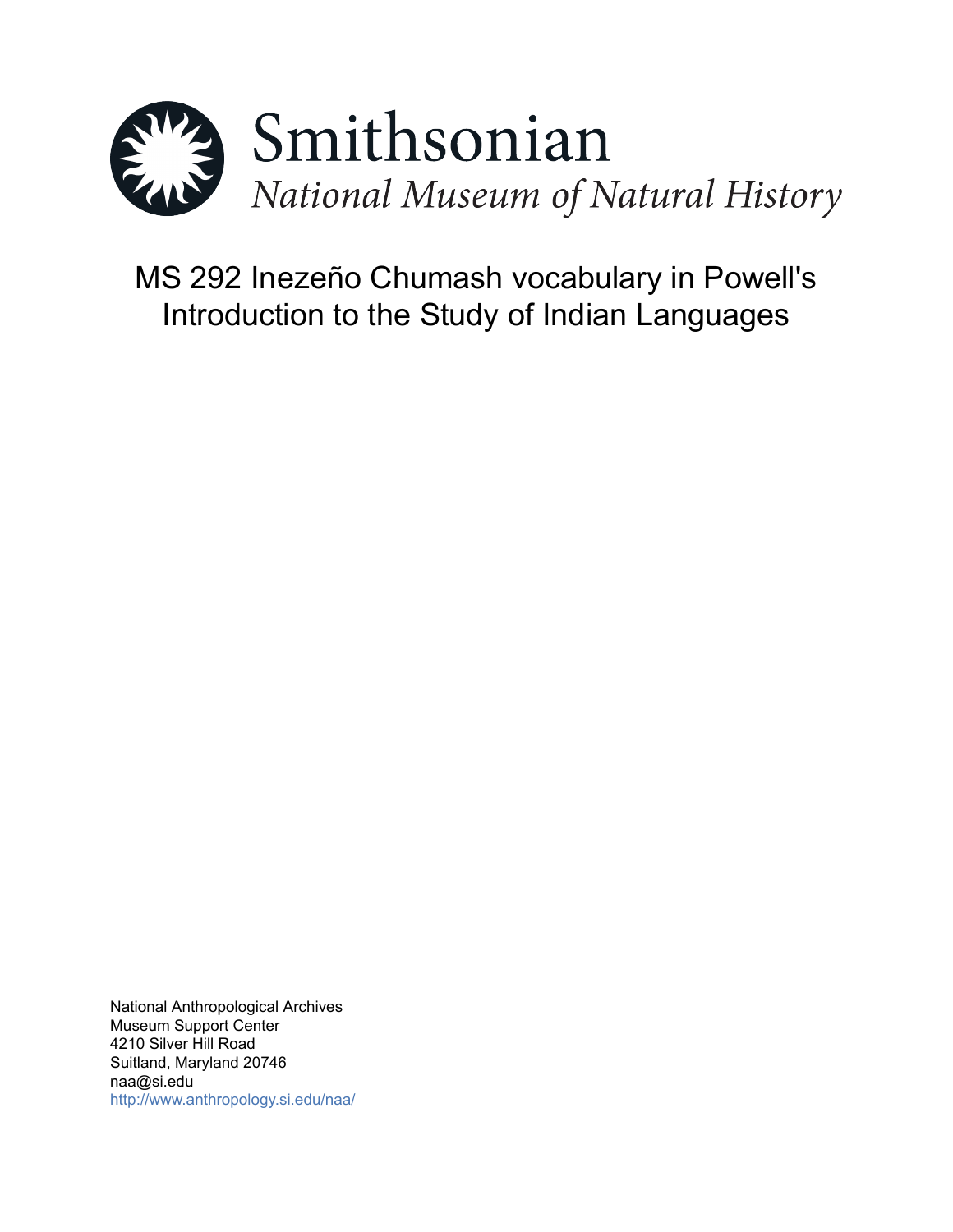## **Table of Contents**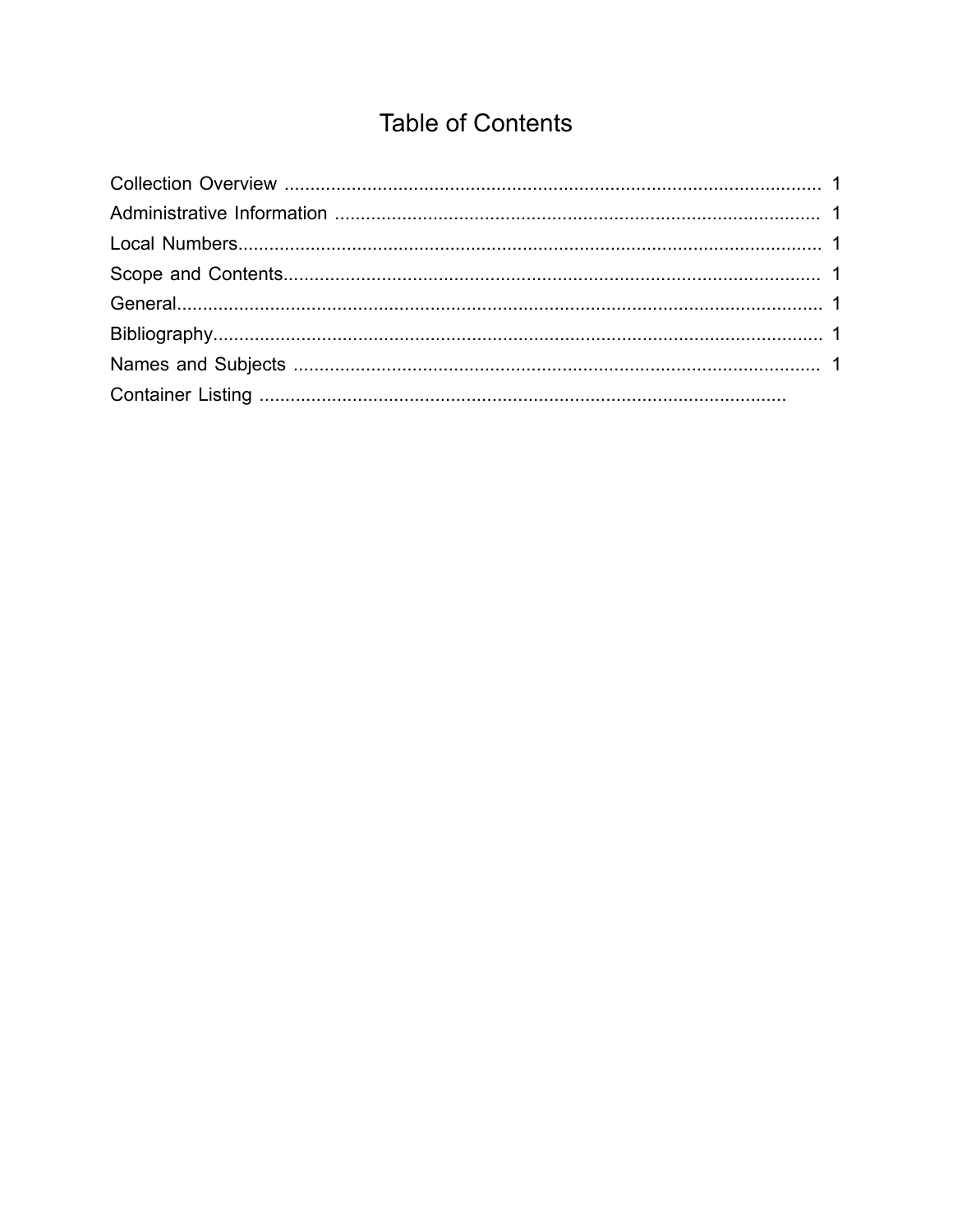#### <span id="page-2-0"></span>**Collection Overview**

| <b>Repository:</b> | National Anthropological Archives                                                              |
|--------------------|------------------------------------------------------------------------------------------------|
| Title:             | MS 292 Inezeño Chumash vocabulary in Powell's Introduction to the<br>Study of Indian Languages |
| Date:              | September 18, 1884                                                                             |
| Identifier:        | NAA.MS292                                                                                      |
| Creator:           | Henshaw, Henry W. (Henry Wetherbee), 1850-1930                                                 |
| Extent:            | 80 Items (ca. 80 pages)                                                                        |
| Language:          | Undetermined.                                                                                  |

#### <span id="page-2-1"></span>**Administrative Information**

### Available Formats Microfilm reel 7 **Citation** Manuscript 292, National Anthropological Archives, Smithsonian Institution

#### <span id="page-2-3"></span>**Scope and Contents**

In pencil, in Powell's Schedule in Introduction to the Study of Indian Languages. (Approximately 634 terms.)

#### <span id="page-2-5"></span>Bibliography

Utilized by Heizer in University of California Anthropological Records, Volume 15, Number 2, 1955.

#### <span id="page-2-2"></span>Local Numbers

NAA MS 292

#### <span id="page-2-4"></span>**General**

Previously titled "Inezeno Chumash vocabulary."

#### <span id="page-2-6"></span>Names and Subject Terms

This collection is indexed in the online catalog of the Smithsonian Institution under the following terms: